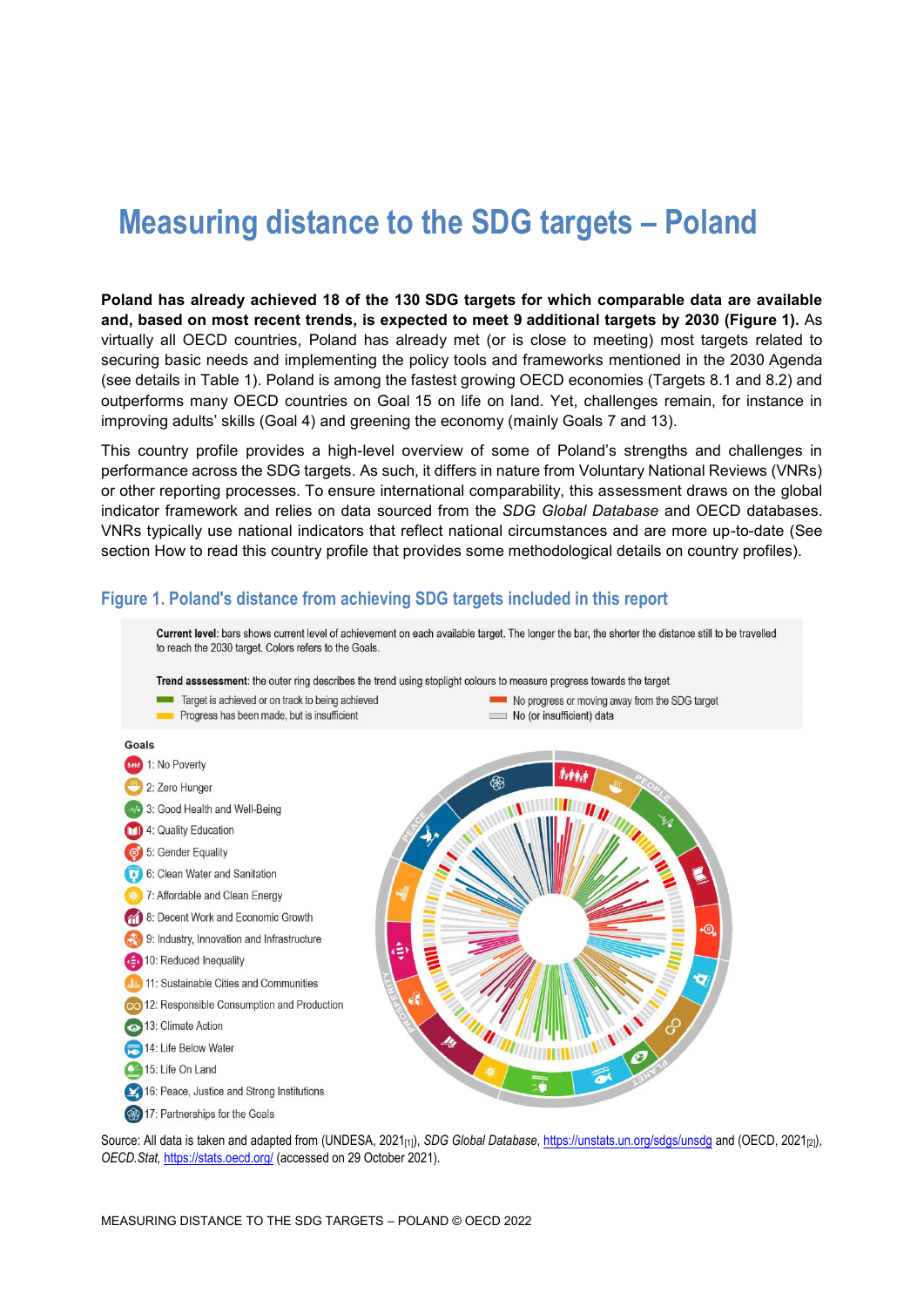# **Main strengths**

**Poland's economic growth is strong while its labour market is booming.** Over the past two decades, Poland has featured growth of GDP and labour productivity well above that of the OECD area (Targets 8.1 and 8.2) as well as a dynamic labour market. Latest available data suggest that average hourly earnings are much lower than the OECD average (USD PPP 13 per hour in 2014) but the unemployment rate is low; at 4% in 2020 (Target 8.5). While 13% of youth are not in education, employment or training, this share has been declining over the past two decades and is now slightly below the OECD average (Target 8.6). Still, compliance with labour rights (freedom of association and collective bargaining) can be improved (Target 8.8).

**Poland performs relatively well on many targets within the Planet category, most notably in Goal 15 on life on land.** Since its accession to the European Union (EU) in 2004, Poland has made important efforts to transpose EU environmental legislation. Poland has already met (or is close to meeting) most targets focusing on policy implementation. Among others, this includes Target 12.4 on implementing multilateral environmental agreements on chemical and hazardous waste; some aspects of Target 14.4 focusing on policies and practices against illegal, unreported and unregulated fishing; Target 15.6 on the legislative, administrative and policy frameworks supporting the compliance of the International Treaty on Plant Genetic Resources for Food and Agriculture; and Target 15.8 on legislation, regulation and acts related to preventing the introduction and managing invasive alien species. Further, Poland has a long tradition of sustainable forest management practice. Poland's forests are both an important source of income and valuable repositories of biodiversity (the only primeval forest remaining in Europe is in Poland). Overall, protected areas cover 23% of marine areas and 40% of total land, well beyond the 2020 Aichi Biodiversity Targets. In addition, more than 85% of freshwater, terrestrial, mountain and marine areas that are considered as key for biodiversity are already protected (Targets 14.5, 15.1, 15.4), while available data suggest sustainable management of most forests (Target 15.2). Finally, supported by EU funds, increased investment in infrastructure has extended access to water services. Virtually all residents have access to safely managed drinking water (Target 6.1) and 91% to safely managed sanitation services (Target 6.2). Distance is also small for Target 6.3 on water quality, with 4% of the population not connected to public sewage treatment and large proportions of water bodies with good ambient water quality.

## **Main challenges**

**Adults' skills could be improved.** As most OECD countries, Poland is already providing access to preprimary education to a great majority of children (Targets 4.2 and 4.a). In 2018, 85% of students achieved minimum proficiency levels in mathematics and reading (Target 4.1) – 10 percentage points higher than the OECD average for mathematics, and 8 percentage points higher for reading. Still, differences in socioeconomic background, gender, immigration status and location contribute to disparities in education outcomes (Target 4.5). Beyond school, one in five adults lacks the skills to meet minimum level of proficiency in functional numeracy and literacy (Target 4.6). In addition, compared to the OECD averages, a smaller portion of young people and adults have ICT skills for employment (Target 4.5) and Poland is among the countries with the lowest participation rate in lifelong learning (Target 4.3, 26% in 2016).

**Despite good performances on some policy indicators, pressures on the environment and biodiversity remain**. In 2019, renewables accounted for only 15% of the electricity generation (Target 7.2) and, despite improvement, the Polish economy remains very  $CO<sub>2</sub>$  intensive (Targets 9.4 and 13.2) and among the most resource-intensive in the OECD, reflecting the high share of industry in GDP (Target 8.4). In addition, the average annual increase in built area per capita is the third highest after Lithuania and Latvia (Target 11.3) – while the overcrowding rate (29% in 2019) is almost three times the OECD average (Target 11.1). A significant share of local breeds with known level of extinction risk are classified as being at risk (Target 2.5, 86% in 2021) and marine pollution remains an issue (Target 14.1).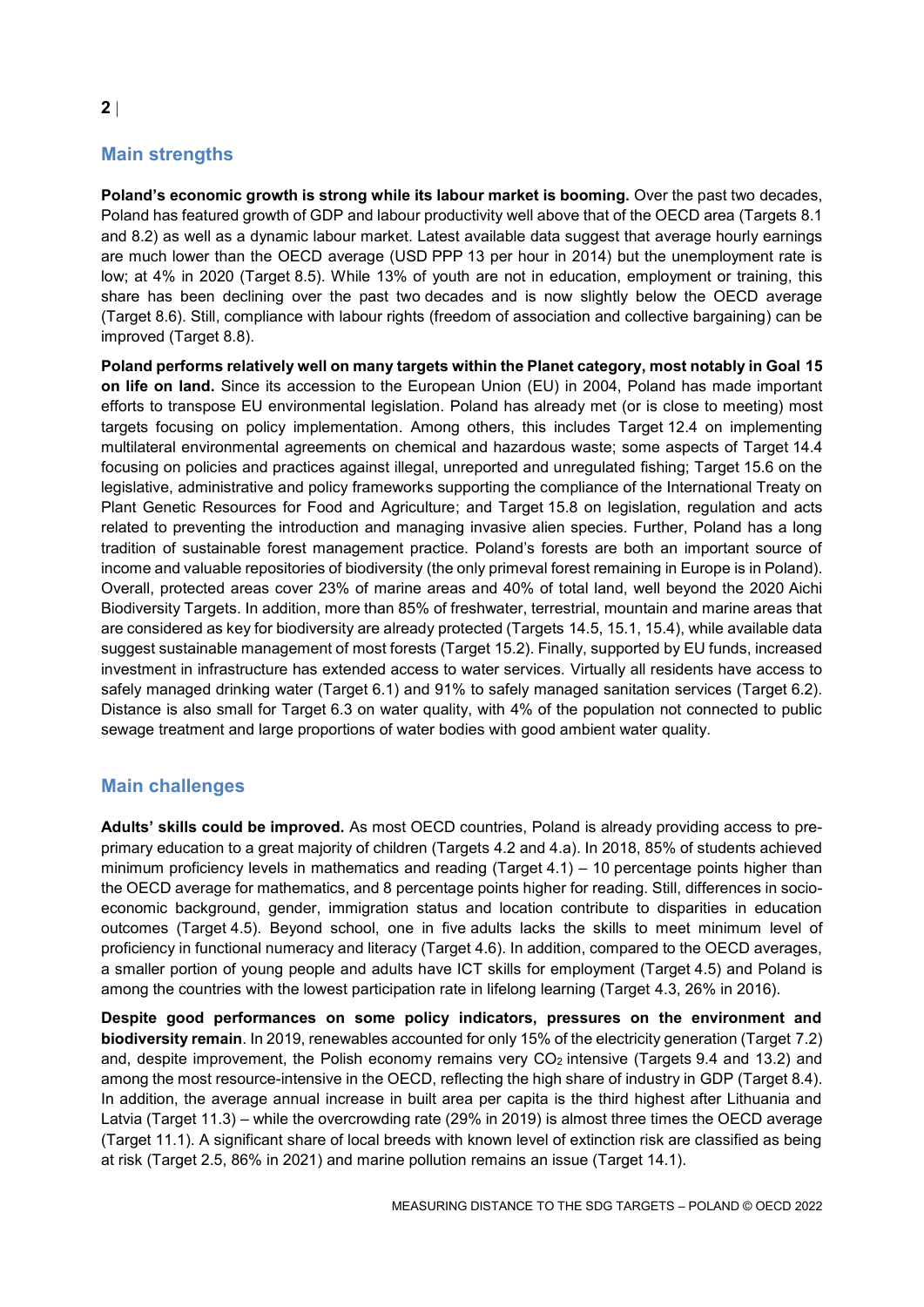**Some risk factors to health are high in Poland.** Poland is close to many targets focusing on health. For instance, it enjoys a high immunisation rate (Target 3.b), is close to meeting Targets 3.3 on communicable diseases, with AIDS and Hepatitis B incidence below the OECD average (while incidence and deaths rates from tuberculosis are above the OCD average). However, Poland has a higher mortality rate attributed to cardiovascular disease, cancer, diabetes or chronic respiratory disease than in many OECD countries (Target 3.4). Alcohol consumption per capita has been increasing and is above the OECD average (Target 3.5), while 17% of the population over 15 consume tobacco every day (Target 3.a) and the same proportion were considered obese (Target 2.2). In addition, road traffic injuries (Target 3.6) weigh heavily on health outcomes. Near universal health care coverage is achieved but access to health services is more difficult for vulnerable groups, and health expenditures exceed 10% of total household expenditures for around 14% of the population (Target 3.8).

**There is scope to improve the accountability and diversity of public institution.** While global data to monitor the accountability and transparency of public institutions are not yet available, proxy measures show that only 36% of citizens reported having confidence in their country's judicial system and courts (Target 16.6). On diversity, youths and women are not well represented in the parliament, and Poland reports a low score on diversity of central government workforce (Targets 5.5 and 16.7). Beyond public institutions, tackling unequal opportunities for minorities and women requires further efforts. For instance, women spend two hours more than men in unpaid domestic and care work (Target 5.4) while they remain underrepresented in managerial positions (Target 5.5). Beyond gender, 30% of the population does not believe that Poland is a good place to live for ethnic and racial minorities (Target 10.3).

#### **Statistical gaps**

**Like in many other OECD countries, data availability remains a challenge when measuring distances to targets** (see the Overview chapter for details). For Poland, available data on the level of the different indicators allow covering 130 of the 169 targets. As shown in [Figure](#page-3-0) 2 below, indicator coverage is uneven across the 17 goals. While ten goals (mostly within the People, Planet and Prosperity categories) have most of their targets covered (the indicator coverage exceeds 80%), coverage is lower for Goals 11 on cities and 14 on life below water, with 60% or less of their targets covered. Data gaps become starker when focusing on performance indicators, excluding those relating to contextual information. In this case, coverage exceeds 80% for only Goals 3 on health and 4 on education. Moreover, for seven goals, mostly within the Planet category (Goals 12, 13, 14 and 15) but also in Goals 5 on gender equality, 11 on cities and 17 on partnerships, data are lacking to monitor changes over time for more than two in three targets.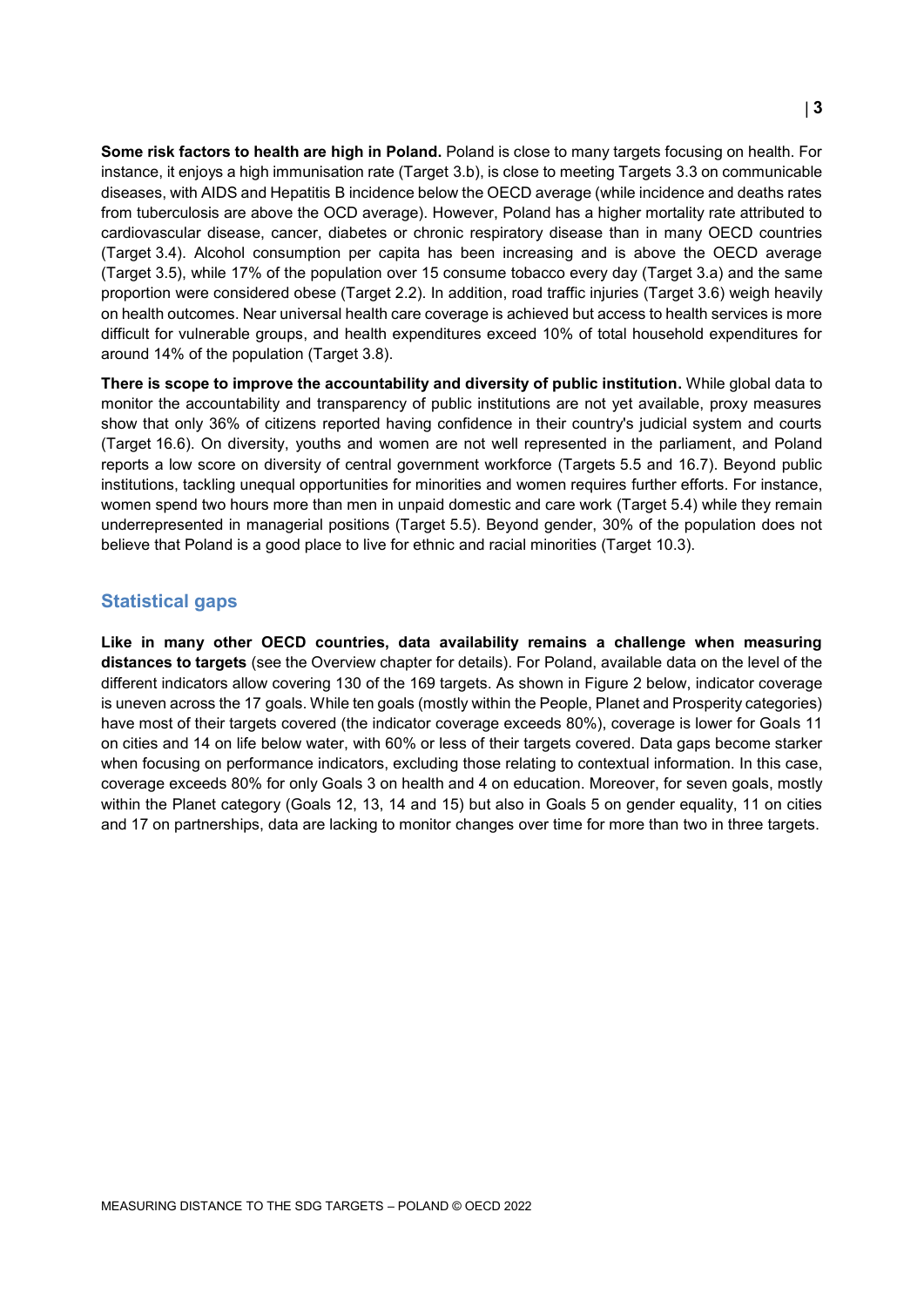

## <span id="page-3-0"></span>**Figure 2. Poland's share of the 2030 Agenda's targets covered by at least one indicator, by goal**

Note: The figure represents Poland's share of targets covered by at least one indicator for each SDG. Numbers from 1 to 17 stand for the goals: 1 No poverty, 2 Zero hunger, 3 Good health and well-being, 4 Quality education, 5 Gender equality, 6 Clean water and sanitation, 7 Affordable and clean energy, 8 Decent work and economic growth, 9 Industry, innovation and infrastructure, 10 Reduced inequalities, 11 Sustainable cities and communities, 12 Responsible consumption and production, 13 Climate action, 14 Life below water, 15 Life on land, 16 Peace, justice and strong institutions and 17 Partnerships for the goals. These goals are grouped under five broad themes (the "5Ps"): People, Planet, Prosperity, Peace and Partnership. Beyond data availability, other statistical gaps such as timeliness or granularity also need to be considered. For instance, given the lag in available data, the effects of the pandemic on current distance and trajectories may not be reflected in the estimates. Source: All data is taken and adapted from (UNDESA, 2021<sub>[1]</sub>), *SDG Global Database*[, https://unstats.un.org/sdgs/unsdg](https://unstats.un.org/sdgs/unsdg) and (OECD, 2021<sub>[2]</sub>), *OECD.Stat,* <https://stats.oecd.org/> (accessed on 29 October 2021).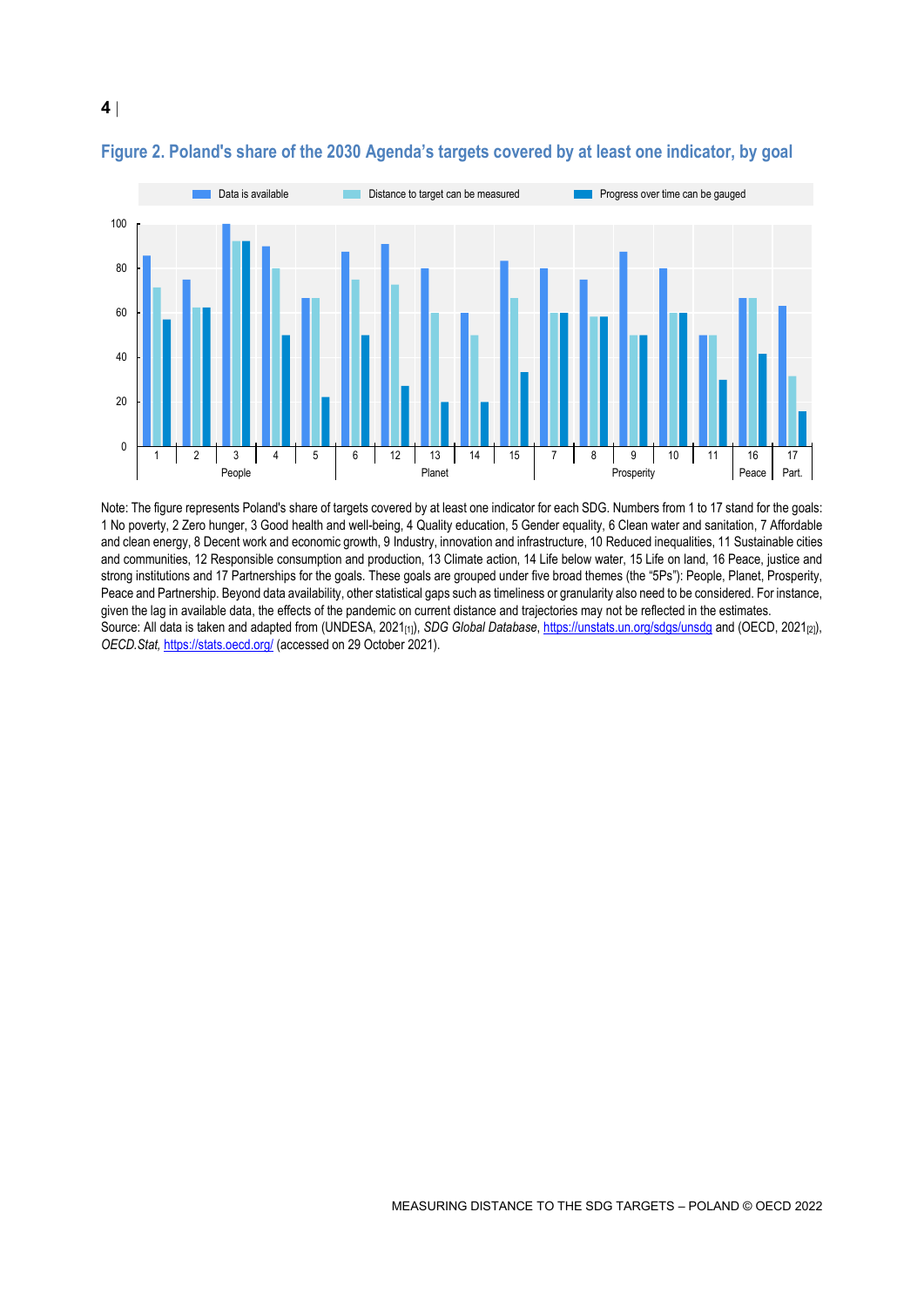## **Detailed information**

While some SDG Targets are, on average, close to being met, performance is very uneven across the 17 Goals of the 2030 Agenda for Sustainable Development. [Table](#page-4-0) 1 presents an overview of Poland's progress towards targets based on available data for each of the 17 Goals. It shows that distances to Targets and trends over time differ significantly even when considering a specific goal.

| Goal           | Target | Short Label                           | Distance to<br>Target (s.u.) | <b>Trend Assessment</b>                                              | OECD<br>Average<br>distance (s.u.) | <b>OECD Trend Assessment</b>                                         |
|----------------|--------|---------------------------------------|------------------------------|----------------------------------------------------------------------|------------------------------------|----------------------------------------------------------------------|
| $\mathbf{1}$   | 1.1    | Extreme poverty                       | 0.00                         | Target is achieved or on<br>track to being achieved                  | 0.00                               | Target is achieved or on<br>track to being achieved                  |
| 1              | 1.2    | Poverty in all its<br>dimensions      | 1.03                         | Progress has been made,<br>but is insufficient to meet the<br>target | 1.41                               | No progress or moving<br>away from the SDG target                    |
| $\mathbf{1}$   | 1.3    | Social protection<br>coverage         | 0.70                         | No progress or moving<br>away from the SDG target                    | 0.80                               | No progress or moving<br>away from the SDG target                    |
| 1              | 1.4    | Access to basic services              | 0.00                         | Target is achieved or on<br>track to being achieved                  | 0.00                               | Target is achieved or on<br>track to being achieved                  |
| 1              | 1.5    | Resilience to shocks                  | 0.20                         | n.a.                                                                 | 1.00                               | n.a.                                                                 |
| $\overline{2}$ | 2.1    | Hunger                                | 0.16                         | No progress or moving<br>away from the SDG target                    | 0.28                               | No progress or moving<br>away from the SDG target                    |
| $\overline{2}$ | 2.2    | Malnutrition                          | 1.81                         | No progress or moving<br>away from the SDG target                    | 2.46                               | No progress or moving<br>away from the SDG target                    |
| $\overline{2}$ | 2.4    | Sustainable production                | 1.29                         | No progress or moving<br>away from the SDG target                    | 1.34                               | No progress or moving<br>away from the SDG target                    |
| $\overline{2}$ | 2.5    | Diversity of seeds and<br>livestocks* | 4.05                         | No progress or moving<br>away from the SDG target                    | 3.59                               | No progress or moving<br>away from the SDG target                    |
| $\overline{2}$ | 2.c    | Food prices anomalies                 | 0.97                         | Target is achieved or on<br>track to being achieved                  | 0.00                               | Target is achieved or on<br>track to being achieved                  |
| 3              | 3.1    | Maternal mortality                    | 0.00                         | Target is achieved or on<br>track to being achieved                  | 0.00                               | Target is achieved or on<br>track to being achieved                  |
| 3              | 3.2    | Death of newborns and<br>children     | 0.00                         | Target is achieved or on<br>track to being achieved                  | 0.00                               | Target is achieved or on<br>track to being achieved                  |
| 3              | 3.3    | Communicable diseases                 | 0.21                         | Target is achieved or on<br>track to being achieved                  | 0.56                               | Progress has been made,<br>but is insufficient to meet the<br>target |
| 3              | 3.4    | Premature mortality                   | 1.90                         | Progress has been made,<br>but is insufficient to meet the<br>target | 1.26                               | Progress has been made,<br>but is insufficient to meet the<br>target |
| 3              | 3.5    | Prevention of Substance<br>abuse      | 1.53                         | No progress or moving<br>away from the SDG target                    | 0.63                               | Progress has been made,<br>but is insufficient to meet the<br>target |
| 3              | 3.6    | Road traffic accidents*               | 1.54                         | Progress has been made,<br>but is insufficient to meet the<br>target | 0.78                               | Progress has been made,<br>but is insufficient to meet the<br>target |
| 3              | 3.7    | Access to sexual health-<br>care      | 0.39                         | Progress has been made,<br>but is insufficient to meet the<br>target | 0.58                               | Progress has been made,<br>but is insufficient to meet the<br>target |
| 3              | 3.8    | Health coverage                       | 2.57                         | Progress has been made,<br>but is insufficient to meet the<br>target | 1.79                               | Progress has been made,<br>but is insufficient to meet the<br>target |
| 3              | 3.9    | Deaths and illness from<br>pollution  | 1.14                         | Progress has been made,<br>but is insufficient to meet the<br>target | 0.55                               | No progress or moving<br>away from the SDG target                    |
| $\mathfrak{Z}$ | 3.a    | Tobacco consumption                   | 2.81                         | Progress has been made,                                              | 2.65                               | Progress has been made,                                              |

# <span id="page-4-0"></span>**Table 1. Poland distances to targets and recent trends**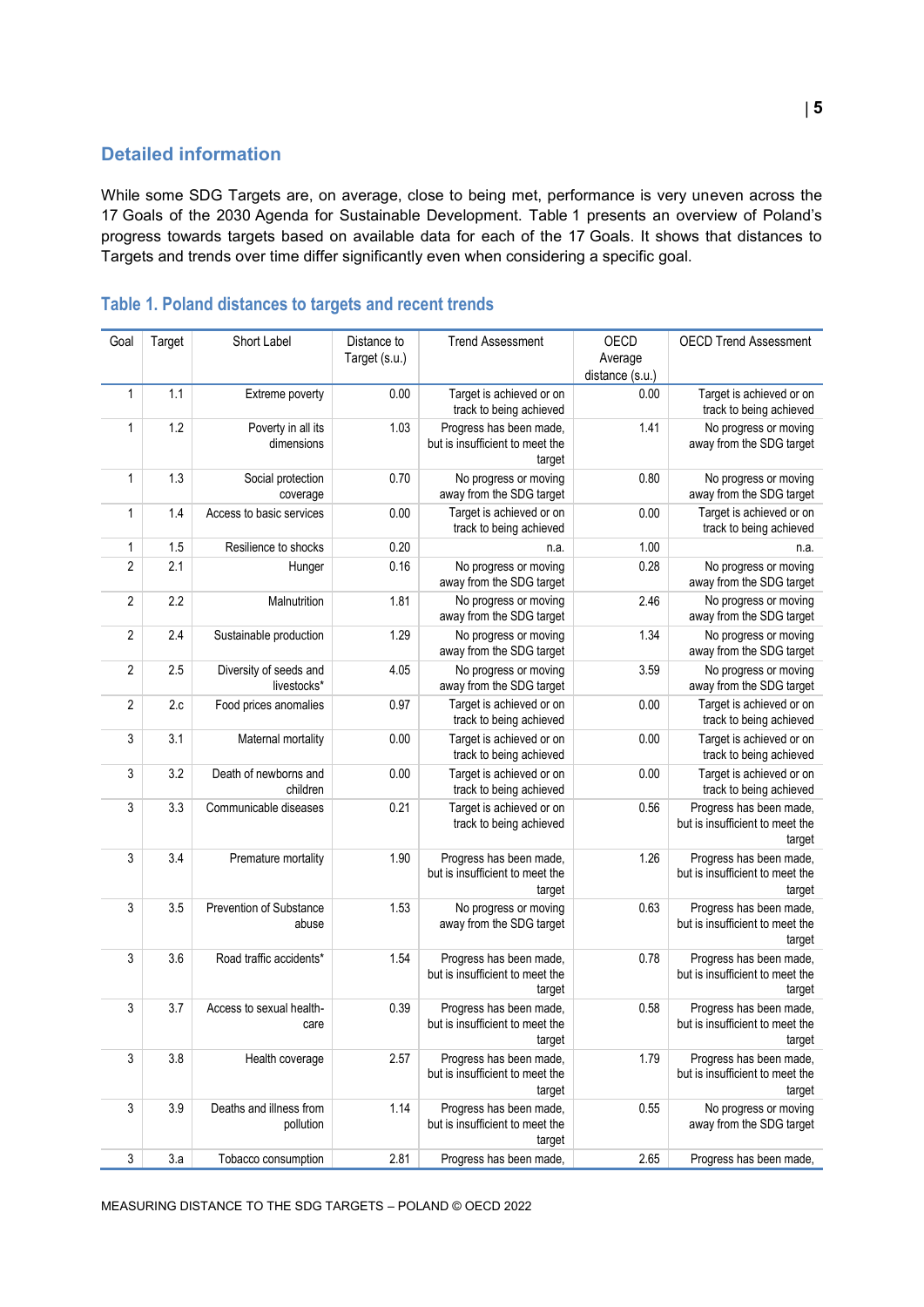| Goal | Target | Short Label                           | Distance to   | <b>Trend Assessment</b>                                              | OECD                       | <b>OECD Trend Assessment</b>                                         |
|------|--------|---------------------------------------|---------------|----------------------------------------------------------------------|----------------------------|----------------------------------------------------------------------|
|      |        |                                       | Target (s.u.) |                                                                      | Average<br>distance (s.u.) |                                                                      |
|      |        |                                       |               | but is insufficient to meet the<br>target                            |                            | but is insufficient to meet the<br>target                            |
| 3    | 3.b    | Vaccination                           | 0.27          | No progress or moving<br>away from the SDG target                    | 0.37                       | Target is achieved or on<br>track to being achieved                  |
| 3    | 3.d    | Health emergency<br>preparedness      | 2.22          | No progress or moving<br>away from the SDG target                    | 1.19                       | Target is achieved or on<br>track to being achieved                  |
| 4    | 4.1    | Primary and secondary<br>education    | 0.62          | No progress or moving<br>away from the SDG target                    | 1.17                       | No progress or moving<br>away from the SDG target                    |
| 4    | 4.2    | Pre-primary education                 | 0.24          | Target is achieved or on<br>track to being achieved                  | 0.24                       | Target is achieved or on<br>track to being achieved                  |
| 4    | 4.3    | Lifelong learning                     | 2.99          | Progress has been made,<br>but is insufficient to meet the<br>target | 1.25                       | No progress or moving<br>away from the SDG target                    |
| 4    | 4.4    | Skills for employment                 | 2.23          | No progress or moving<br>away from the SDG target                    | 1.23                       | No progress or moving<br>away from the SDG target                    |
| 4    | 4.5    | Disparities in education              | 1.15          | No progress or moving<br>away from the SDG target                    | 1.49                       | No progress or moving<br>away from the SDG target                    |
| 4    | 4.6    | Adults' literacy and<br>numeracy      | 1.56          | n.a.                                                                 | 1.57                       | n.a.                                                                 |
| 4    | 4.7    | Skills for sustainable<br>development | 0.62          | n.a.                                                                 | 1.04                       | n.a.                                                                 |
| 4    | 4.a    | <b>Education facilities</b>           | 0.00          | n.a.                                                                 | 0.05                       | n.a.                                                                 |
| 5    | 5.1    | Discrimination against<br>women       | 0.51          | n.a.                                                                 | 1.32                       | n.a.                                                                 |
| 5    | 5.2    | Violence against women                | 0.04          | n.a.                                                                 | 0.89                       | n.a.                                                                 |
| 5    | 5.3    | Harmful practices                     | 2.31          | n.a.                                                                 | 1.37                       | n.a.                                                                 |
| 5    | 5.4    | Unpaid care and<br>domestic work      | 1.91          | n.a.                                                                 | 1.79                       | n.a.                                                                 |
| 5    | 5.5    | Women's participation                 | 1.53          | Progress has been made,<br>but is insufficient to meet the<br>target | 1.89                       | Progress has been made,<br>but is insufficient to meet the<br>target |
| 5    | 5.b    | Women's empowerment                   | 0.98          | Progress has been made,<br>but is insufficient to meet the<br>target | 0.53                       | Target is achieved or on<br>track to being achieved                  |
| 6    | 6.1    | Access to drinking water              | 0.00          | Target is achieved or on<br>track to being achieved                  | 0.15                       | Target is achieved or on<br>track to being achieved                  |
| 6    | 6.2    | Waste water treatment                 | 0.16          | Progress has been made,<br>but is insufficient to meet the<br>target | 0.35                       | Progress has been made,<br>but is insufficient to meet the<br>target |
| 6    | 6.3    | Water quality                         | 0.37          | Target is achieved or on<br>track to being achieved                  | 0.68                       | Target is achieved or on<br>track to being achieved                  |
| 6    | 6.4    | Water-use efficiency                  | 0.84          | Progress has been made,<br>but is insufficient to meet the<br>target | 0.54                       | Progress has been made,<br>but is insufficient to meet the<br>target |
| 6    | 6.5    | Water resources<br>management         | 1.15          | n.a.                                                                 | 0.98                       | n.a.                                                                 |
| 6    | 6.6    | Water-related<br>ecosystems*          | 1.93          | n.a.                                                                 | 2.18                       | n.a.                                                                 |
| 7    | 7.1    | Access to energy                      | 0.00          | Target is achieved or on<br>track to being achieved                  | 0.00                       | Target is achieved or on<br>track to being achieved                  |
| 7    | 7.2    | Clean energy                          | 1.50          | Progress has been made,<br>but is insufficient to meet the<br>target | 0.62                       | Progress has been made,<br>but is insufficient to meet the<br>target |
| 7    | 7.3    | Energy efficiency                     | 0.98          | Progress has been made,<br>but is insufficient to meet the<br>target | 0.98                       | Progress has been made,<br>but is insufficient to meet the<br>target |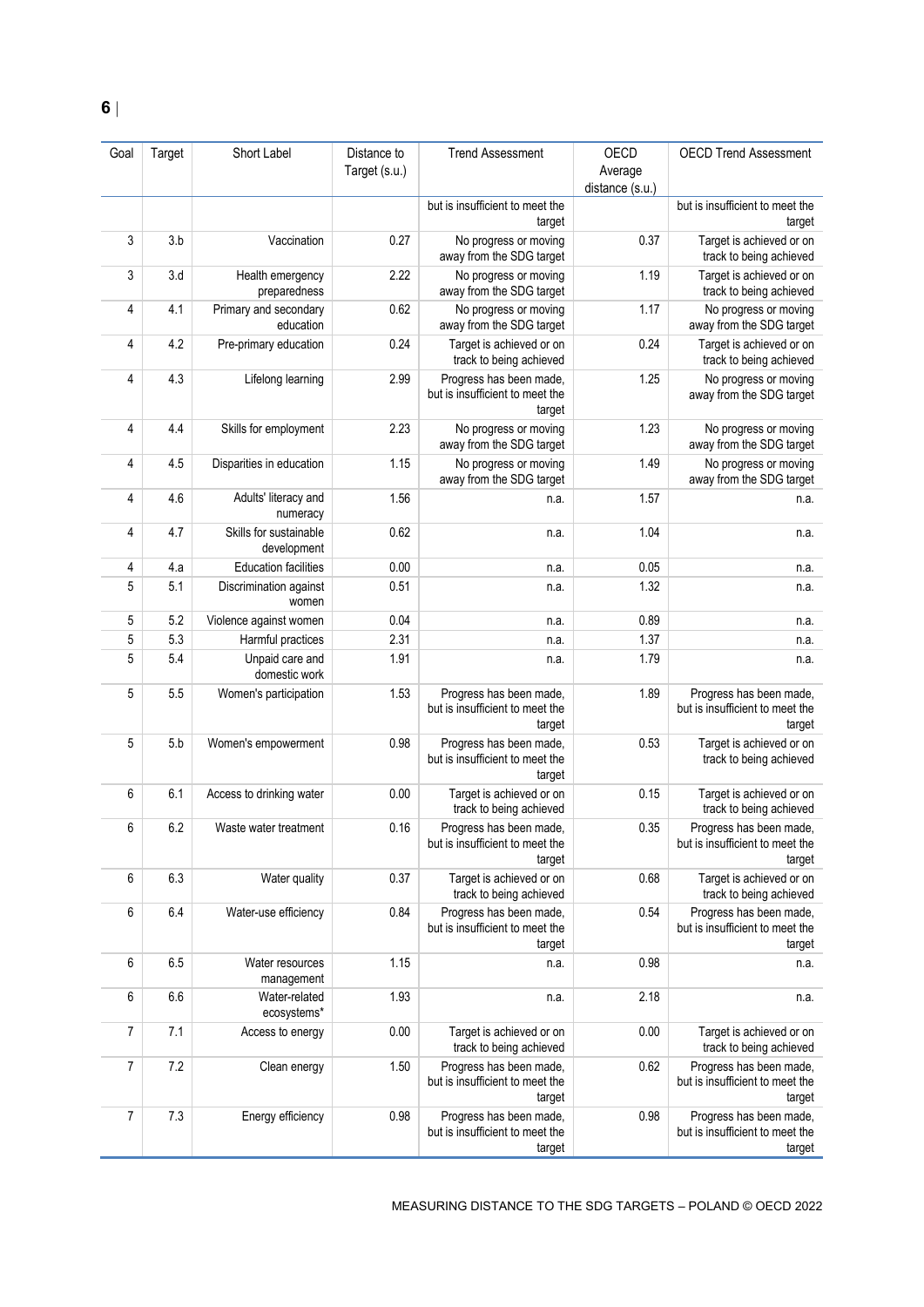| Goal | Target | Short Label                       | Distance to   | <b>Trend Assessment</b>                                              | OECD            | <b>OECD Trend Assessment</b>                                         |
|------|--------|-----------------------------------|---------------|----------------------------------------------------------------------|-----------------|----------------------------------------------------------------------|
|      |        |                                   | Target (s.u.) |                                                                      | Average         |                                                                      |
|      |        |                                   |               |                                                                      | distance (s.u.) |                                                                      |
| 8    | 8.1    | GDP growth                        | 0.18          | No progress or moving<br>away from the SDG target                    | 1.89            | No progress or moving<br>away from the SDG target                    |
| 8    | 8.2    | Productivity                      | 0.61          | No progress or moving<br>away from the SDG target                    | 1.77            | No progress or moving<br>away from the SDG target                    |
| 8    | 8.4    | Material footprint                | 1.55          | Progress has been made,<br>but is insufficient to meet the<br>target | 0.82            | Progress has been made,<br>but is insufficient to meet the<br>target |
| 8    | 8.5    | Employment                        | 0.79          | Target is achieved or on<br>track to being achieved                  | 0.97            | No progress or moving<br>away from the SDG target                    |
| 8    | 8.6    | <b>NEET</b>                       | 1.45          | Progress has been made,<br>but is insufficient to meet the<br>target | 1.69            | No progress or moving<br>away from the SDG target                    |
| 8    | 8.8    | Labour rights                     | 0.76          | Progress has been made,<br>but is insufficient to meet the<br>target | 0.80            | Progress has been made,<br>but is insufficient to meet the<br>target |
| 8    | 8.10   | <b>Financial institutions</b>     | 0.62          | Target is achieved or on<br>track to being achieved                  | 0.45            | Target is achieved or on<br>track to being achieved                  |
| 9    | 9.2    | Sustainable industry              | 1.03          | Progress has been made,<br>but is insufficient to meet the<br>target | 0.95            | No progress or moving<br>away from the SDG target                    |
| 9    | 9.4    | Environmental impact              | 2.03          | Progress has been made,<br>but is insufficient to meet the<br>target | 0.87            | Progress has been made,<br>but is insufficient to meet the<br>target |
| 9    | 9.5    | Research and<br>development       | 1.77          | Progress has been made,<br>but is insufficient to meet the<br>target | 1.06            | Progress has been made,<br>but is insufficient to meet the<br>target |
| 9    | 9.c    | ICT                               | 1.03          | Progress has been made,<br>but is insufficient to meet the<br>target | 0.36            | Progress has been made,<br>but is insufficient to meet the<br>target |
| 10   | 10.1   | Income distribution               | 1.15          | No progress or moving<br>away from the SDG target                    | 1.23            | No progress or moving<br>away from the SDG target                    |
| 10   | 10.2   | Social inclusion                  | 0.94          | No progress or moving<br>away from the SDG target                    | 1.54            | No progress or moving<br>away from the SDG target                    |
| 10   | 10.3   | Inequalities of outcome           | 1.50          | No progress or moving<br>away from the SDG target                    | 1.27            | Progress has been made,<br>but is insufficient to meet the<br>target |
| 10   | 10.4   | Redistribution                    | 1.36          | No progress or moving<br>away from the SDG target                    | 1.12            | No progress or moving<br>away from the SDG target                    |
| 10   | 10.5   | Financial markets                 | 1.05          | No progress or moving<br>away from the SDG target                    | 0.90            | No progress or moving<br>away from the SDG target                    |
| 10   | 10.a   | Tariff-lines                      | 1.06          | Progress has been made,<br>but is insufficient to meet the<br>target | 0.93            | Progress has been made,<br>but is insufficient to meet the<br>target |
| 11   | 11.1   | Housing                           | 2.67          | Progress has been made,<br>but is insufficient to meet the<br>target | 0.80            | No progress or moving<br>away from the SDG target                    |
| 11   | 11.3   | Urbanization                      | 2.59          | Progress has been made,<br>but is insufficient to meet the<br>target | 1.19            | Progress has been made,<br>but is insufficient to meet the<br>target |
| 11   | 11.6   | Environmental impact of<br>cities | 1.48          | Progress has been made,<br>but is insufficient to meet the<br>target | 0.49            | Progress has been made,<br>but is insufficient to meet the<br>target |
| 11   | 11.a   | Urban policies                    | 0.00          | n.a.                                                                 | 0.23            | n.a.                                                                 |
| 11   | 11.b   | Disaster Risk Reduction           | 0.20          | n.a.                                                                 | 0.81            | n.a.                                                                 |
| 12   | 12.1   | Sustainable cons. and<br>prod.    | 0.00          | n.a.                                                                 | 0.00            | n.a.                                                                 |
| 12   | 12.2   | Efficient use of natural          | 1.42          | Progress has been made,                                              | 0.87            | Progress has been made,                                              |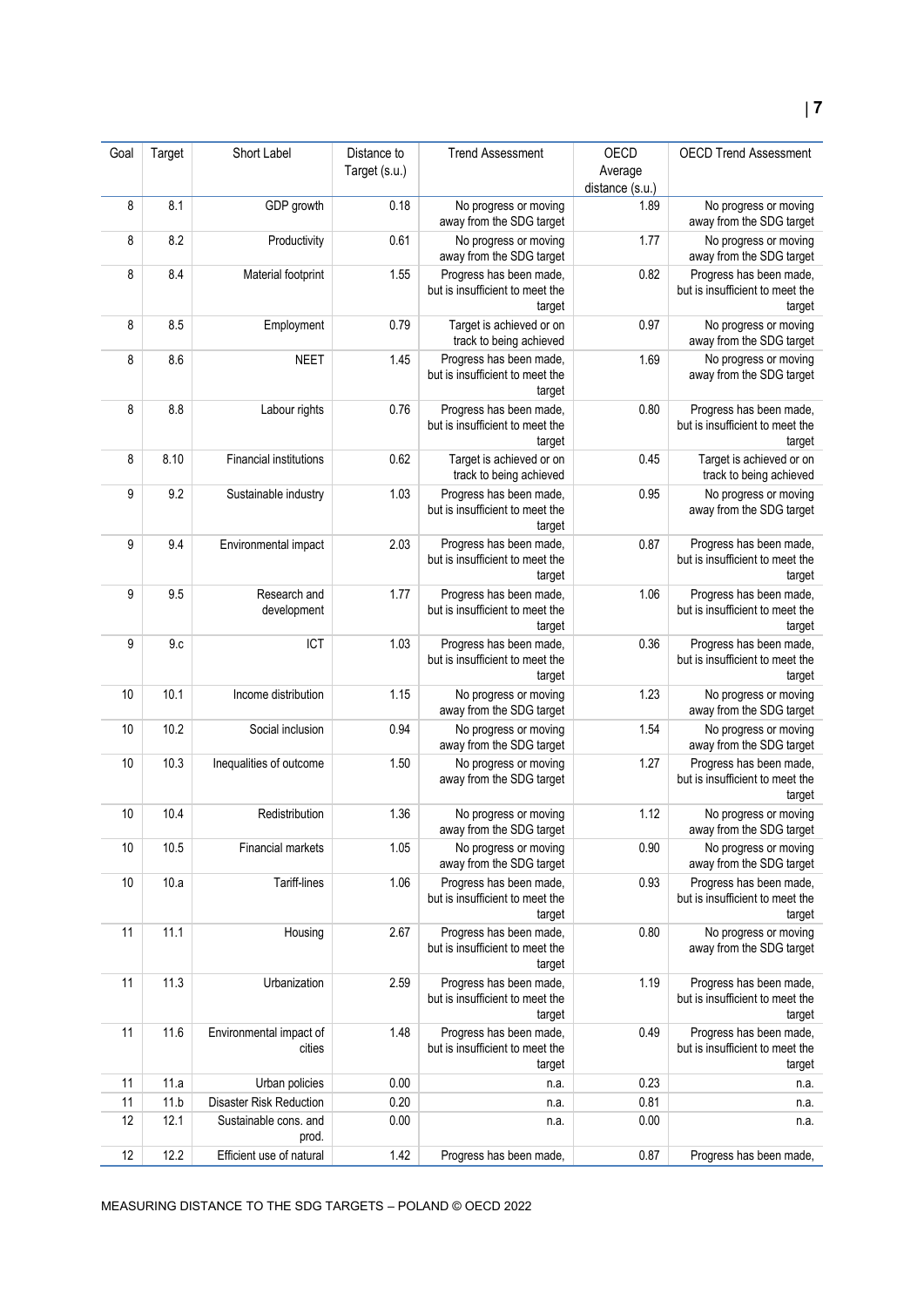| Goal | Target | Short Label                        | Distance to<br>Target (s.u.) | <b>Trend Assessment</b>                                              | OECD<br>Average | <b>OECD Trend Assessment</b>                                         |
|------|--------|------------------------------------|------------------------------|----------------------------------------------------------------------|-----------------|----------------------------------------------------------------------|
|      |        | resources                          |                              | but is insufficient to meet the<br>target                            | distance (s.u.) | but is insufficient to meet the<br>target                            |
| 12   | 12.3   | Food waste                         | 1.02                         | n.a.                                                                 | 1.36            | n.a.                                                                 |
| 12   | 12.4   | Chemical and hazardous<br>waste*   | 0.17                         | n.a.                                                                 | 1.02            | n.a.                                                                 |
| 12   | 12.5   | Waste generation                   | 0.90                         | Progress has been made,<br>but is insufficient to meet the<br>target | 0.66            | Progress has been made,<br>but is insufficient to meet the<br>target |
| 12   | 12.7   | Public procurement<br>practices    | 0.00                         | n.a.                                                                 | 0.00            | n.a.                                                                 |
| 12   | 12.8   | Education for<br>sustainability    | 0.62                         | n.a.                                                                 | 1.04            | n.a.                                                                 |
| 12   | 12.b   | Tourism sustainability             | 1.92                         | No progress or moving<br>away from the SDG target                    | 1.87            | No progress or moving<br>away from the SDG target                    |
| 13   | 13.1   | Resilience to climate<br>events    | 0.20                         | n.a.                                                                 | 0.73            | n.a.                                                                 |
| 13   | 13.2   | Greenhouse gas<br>emissions        | 1.64                         | No progress or moving<br>away from the SDG target                    | 1.15            | Progress has been made,<br>but is insufficient to meet the<br>target |
| 13   | 13.3   | Education for<br>sustainability    | 0.62                         | n.a.                                                                 | 1.04            | n.a.                                                                 |
| 14   | 14.1   | Marine pollution**                 | 3.29                         | No progress or moving<br>away from the SDG target                    | 1.84            | Progress has been made,<br>but is insufficient to meet the<br>target |
| 14   | 14.4   | Overfishing and IUU<br>fishing*    | 0.74                         | n.a.                                                                 | 1.78            | n.a.                                                                 |
| 14   | 14.5   | Protected marine areas*            | 0.08                         | Progress has been made,<br>but is insufficient to meet the<br>target | 0.38            | Progress has been made,<br>but is insufficient to meet the<br>target |
| 14   | 14.6   | Harmful subsidies to<br>fisheries* | 0.00                         | n.a.                                                                 | 0.36            | n.a.                                                                 |
| 14   | 14.b   | Small-scale fisheries              | 1.80                         | n.a.                                                                 | 1.64            | n.a.                                                                 |
| 15   | 15.1   | Ecosystem protection*              | 0.10                         | Progress has been made,<br>but is insufficient to meet the<br>target | 0.74            | Progress has been made,<br>but is insufficient to meet the<br>target |
| 15   | 15.2   | Sustainable use of forest*         | 0.10                         | Progress has been made,<br>but is insufficient to meet the<br>target | 0.60            | Target is achieved or on<br>track to being achieved                  |
| 15   | 15.3   | Desertification                    | 0.45                         | n.a.                                                                 | 1.04            | n.a.                                                                 |
| 15   | 15.4   | Mountain ecosystems                | 0.07                         | Target is achieved or on<br>track to being achieved                  | 0.73            | Progress has been made,<br>but is insufficient to meet the<br>target |
| 15   | 15.5   | Threatened species*                | 0.28                         | Progress has been made,<br>but is insufficient to meet the<br>target | 1.20            | No progress or moving<br>away from the SDG target                    |
| 15   | 15.6   | Benefits from genetic<br>resources | 0.50                         | n.a.                                                                 | 0.78            | n.a.                                                                 |
| 15   | 15.8   | Invasive alien species*            | 0.00                         | n.a.                                                                 | 0.30            | n.a.                                                                 |
| 15   | 15.9   | National and local<br>planning*    | 0.32                         | n.a.                                                                 | 0.54            | n.a.                                                                 |
| 16   | 16.1   | Violence and related<br>deaths     | 0.65                         | Progress has been made,<br>but is insufficient to meet the<br>target | 0.66            | Progress has been made,<br>but is insufficient to meet the<br>target |
| 16   | 16.2   | Violence against children          | 0.12                         | Target is achieved or on<br>track to being achieved                  | 0.65            | No progress or moving<br>away from the SDG target                    |
| 16   | 16.3   | Rule of law                        | 1.91                         | No progress or moving                                                | 2.33            | No progress or moving                                                |

MEASURING DISTANCE TO THE SDG TARGETS – POLAND © OECD 2022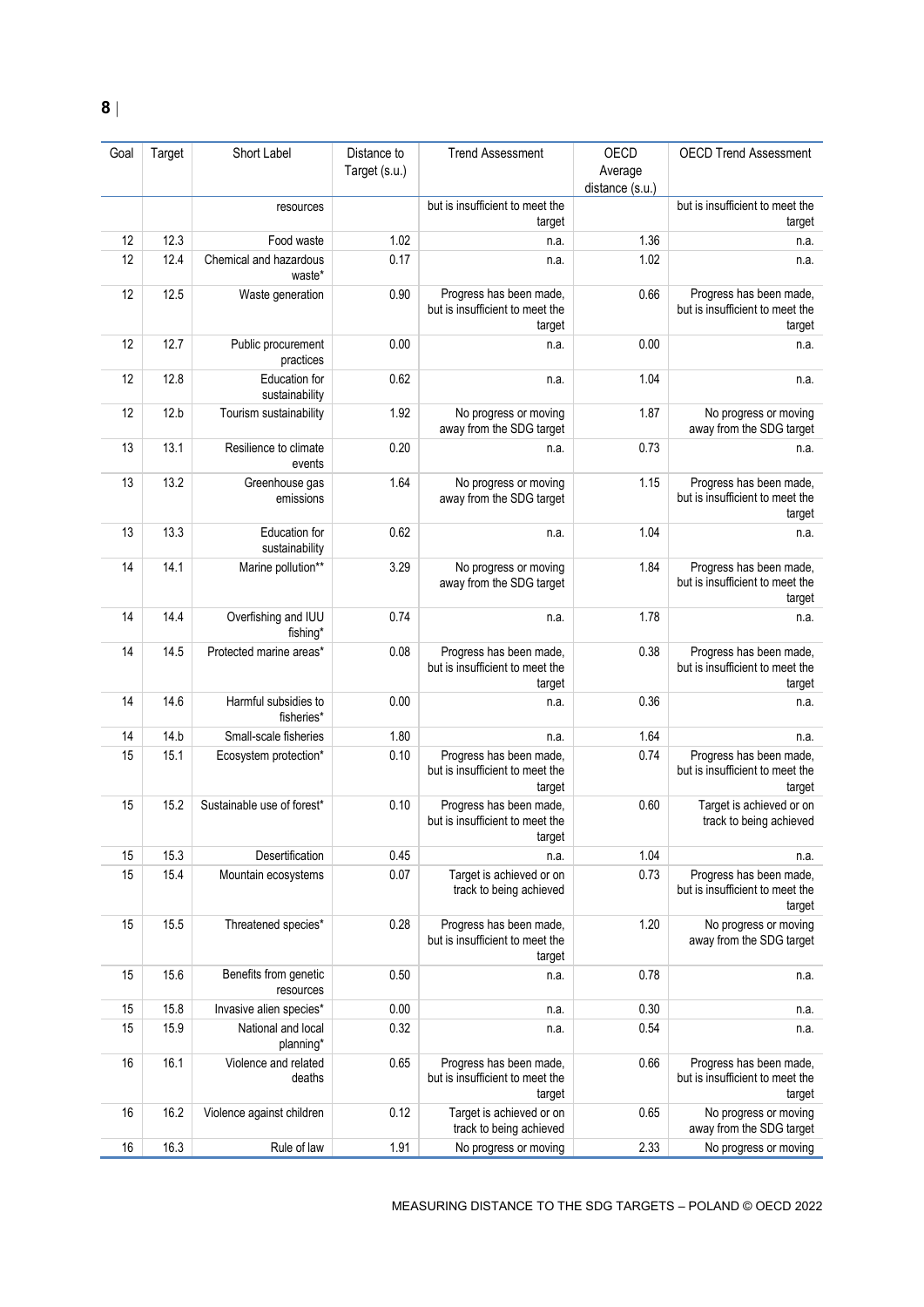| Goal | Target | Short Label                                       | Distance to   | <b>Trend Assessment</b>                                              | OECD            | <b>OECD Trend Assessment</b>                                         |
|------|--------|---------------------------------------------------|---------------|----------------------------------------------------------------------|-----------------|----------------------------------------------------------------------|
|      |        |                                                   | Target (s.u.) |                                                                      | Average         |                                                                      |
|      |        |                                                   |               |                                                                      | distance (s.u.) |                                                                      |
|      |        |                                                   |               | away from the SDG target                                             |                 | away from the SDG target                                             |
| 16   | 16.5   | Corruption and bribery                            | 0.00          | n.a.                                                                 | 0.17            | n.a.                                                                 |
| 16   | 16.6   | Accountable institutions                          | 3.35          | No progress or moving<br>away from the SDG target                    | 2.26            | Progress has been made,<br>but is insufficient to meet the<br>target |
| 16   | 16.7   | Inclusive decision-making                         | 2.41          | n.a.                                                                 | 1.85            | n.a.                                                                 |
| 16   | 16.10  | Access to information                             | 0.00          | n.a.                                                                 | 0.00            | n.a.                                                                 |
| 16   | 16.a   | National institutions                             | 0.00          | Target is achieved or on<br>track to being achieved                  | 0.54            | Target is achieved or on<br>track to being achieved                  |
| 17   | 17.2   | <b>Official Development</b><br>Assistance         | 1.79          | Progress has been made,<br>but is insufficient to meet the<br>target | 0.94            | Progress has been made,<br>but is insufficient to meet the<br>target |
| 17   | 17.10  | Multilateral trading<br>system                    | 0.01          | Target is achieved or on<br>track to being achieved                  | 0.45            | Target is achieved or on<br>track to being achieved                  |
| 17   | 17.12  | Market access for least<br>developed countries    | 0.93          | No progress or moving<br>away from the SDG target                    | 0.72            | No progress or moving<br>away from the SDG target                    |
| 17   | 17.16  | Global Partnership for<br>Sustainable Development | 0.00          | n.a.                                                                 | 0.89            | n.a.                                                                 |
| 17   | 17.18  | Statistical capacity                              | 0.00          | n.a.                                                                 | 0.09            | n.a.                                                                 |
| 17   | 17.19  | Statistical capacity-<br>building                 | 0.00          | n.a.                                                                 | 0.11            | n.a.                                                                 |

Note: \* refers to targets with a 2020 deadline. \*\* refers to targets with a 2025 deadline. The OECD average is measured as the simple average across OECD countries with available data

Source: All data is taken and adapted from (UNDESA, 2021<sub>[1]</sub>), *SDG Global Database*[, https://unstats.un.org/sdgs/unsdg](https://unstats.un.org/sdgs/unsdg) and (OECD, 2021<sub>[2]</sub>), *OECD.Stat,* <https://stats.oecd.org/> (accessed on 29 October 2021).

## <span id="page-8-0"></span>**How to read this country profile**

The OECD report *The Short and Winding Road to 2030: Measuring Distance to the SDG Targets* evaluates the distance that OECD countries need to travel to meet SDG targets for which data are currently available. It also looks at whether countries have been moving towards or away from these targets, and how likely they are to meet their commitments by 2030, based on an analysis of recent trends and the observed volatility in the different indicators.

As most authors and international organisations, this report adopts a rather simple geometric growth model for assessing the direction and pace of recent changes in the context of the SDGs. Yet, instead of making direct estimates of the value of the indicator by 2030, it models the likelihood of achieving a specific level using Monte Carlo simulations.

While the report provides an overview of where OECD countries, taken as a whole, currently stand, country profiles provide details of the performance and data availability of individual OECD countries.

#### *How to read the OECD SDG Wheel?*

Progress on SDGs requires a granular understanding of countries' strengths and weaknesses based on the consideration of the 169 targets of the 2030 Agenda. [Figure](#page-0-0) 1 shows both **current achievements** (in the inner circle; the longer the bar, the smaller the distance remaining to be travelled) **as well as whether OECD countries are on track** (or are at least making progress) to meet their commitments by 2030 (in the outer circle).

The length of each bar shows current level of achievement on each target. As detailed in the Methodological Annex, countries' distance to target is measured as the "standardised difference" between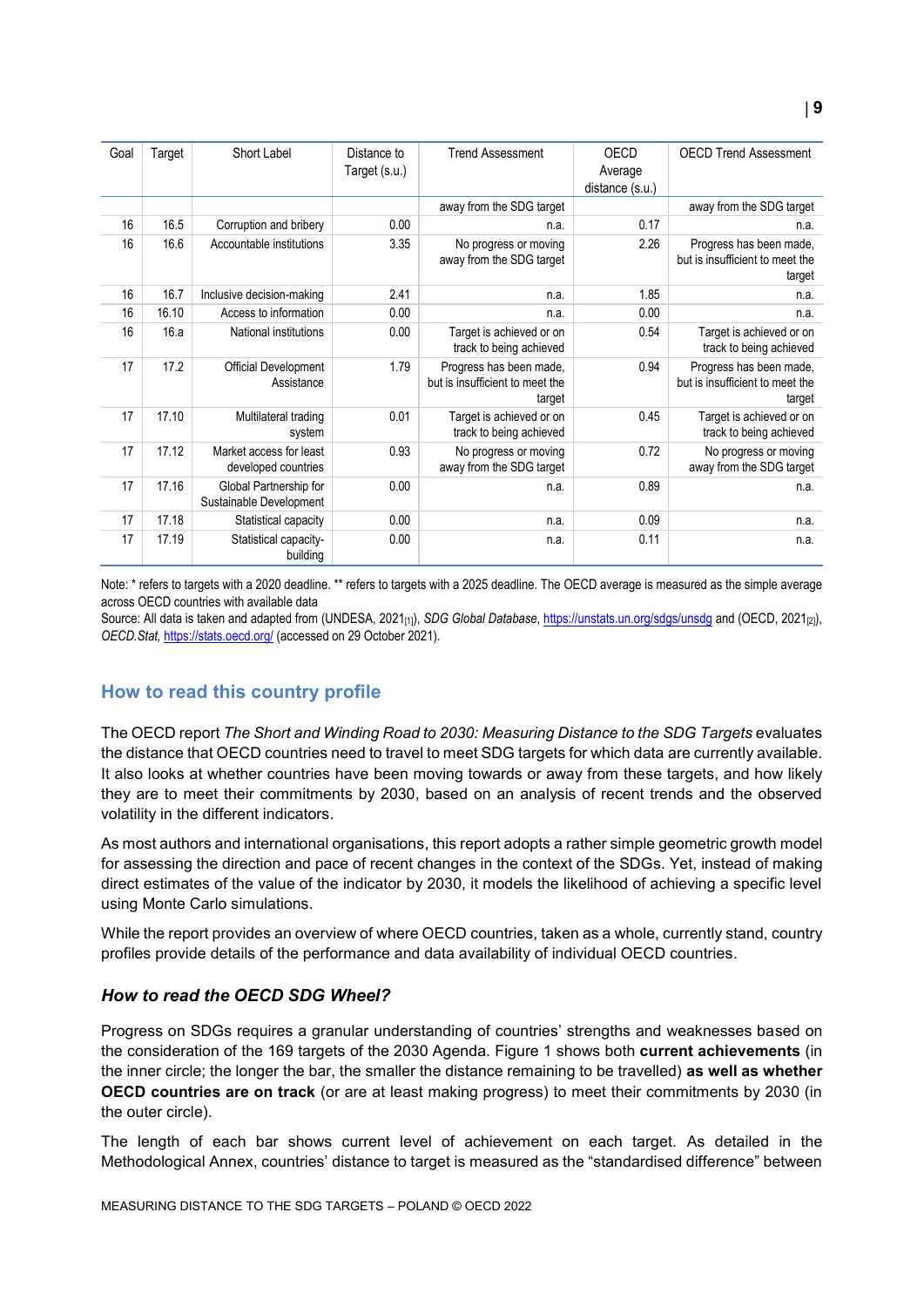a country's current position and the target end-value. For each indicator, the standardised measurement unit (s.u.) is the standard deviation observed among OECD countries in the reference year (i.e. the year closest to 2015). Therefore, the longer the bar, the shorter the distance still to be travelled to reach the target by 2030. The colours of the bars applied to the various targets refer to the goals they pertain to.

The outer ring shows how OECD countries are performing over time and how likely they are to meet the different targets by 2030 based on the observed trends of the various indicators. It uses stoplight colours to classify the progress towards the target:

- green is used to indicate those countries that (based on the change in the different indicators over a recent period) should meet the target in 2030 just by maintaining their current pace of progress (i.e. more than 75% of (randomised) projections meet the target);
- yellow for those countries whose current pace of progress is insufficient to meet the target by 2030 (i.e. less than 75% of randomised projections meet the target, while the correlation coefficient between the indicator and the year is high and statistically significant, implying that a significant trend could be detected); and
- red for those countries whose recent changes have been stagnating or moving them further away from the target (i.e. less than 75% of randomised projections meet the target and the correlation coefficient between the indicator and the year is low or statistically insignificant, implying that no statistical trend could be identified).

## *How to read the Strength and Challenges sections?*

With the aim of helping its member countries in navigating the 2030 Agenda and in setting their own priorities for action, this report relies on a unique methodology for measuring the distance that OECD countries have to travel to achieve SDG targets. The identification of the main strengths and challenges proposed in this report relies on current performances only:

- A target is considered to be a strength when the distance to the target end-value is lower than 0.5 s.u. (i.e. the distance is deemed to be small) or when the country is closer to the target than the OECD average. For instance, while Korea's distance to Target 2.2 on malnutrition is 1.4 s.u. (i.e. classified as medium distance), the average OECD distance is 2.5 s.u. Therefore, Target 2.2 is categorised as being a strength for Korea.
- A target is considered to be a challenge when the distance to target is greater than 1.5 s.u. (i.e. distance is deemed to be long) or when the country is further away from the target than the OECD average. For instance, Estonia's distance to Target 4.2 on pre-primary education is 1.1 s.u. (i.e. medium distance), which is higher than the 0.24 s.u. distance for the OECD average. Target 4.2 is therefore classified as a weakness for Estonia.

While the lack of consistent time series often prevents an exhaustive assessment of trends, they are discussed when available and relevant in nuancing the assessment of current performance.

## *How to read the Statistical Gaps section?*

In total, this report relies on 537 data series supporting 183 of the 247 indicators listed in the global indicator framework (or for close proxies of these indicators). These indicators cover 134 of the 169 SDG targets. Yet, target coverage is uneven across the 17 goals and among OECD member countries.

[Figure](#page-3-0) 2 summarises data availability:

 darker blue bars indicate the share of *targets* for which at least one indicator (including indicators providing context information) is available

## **10**